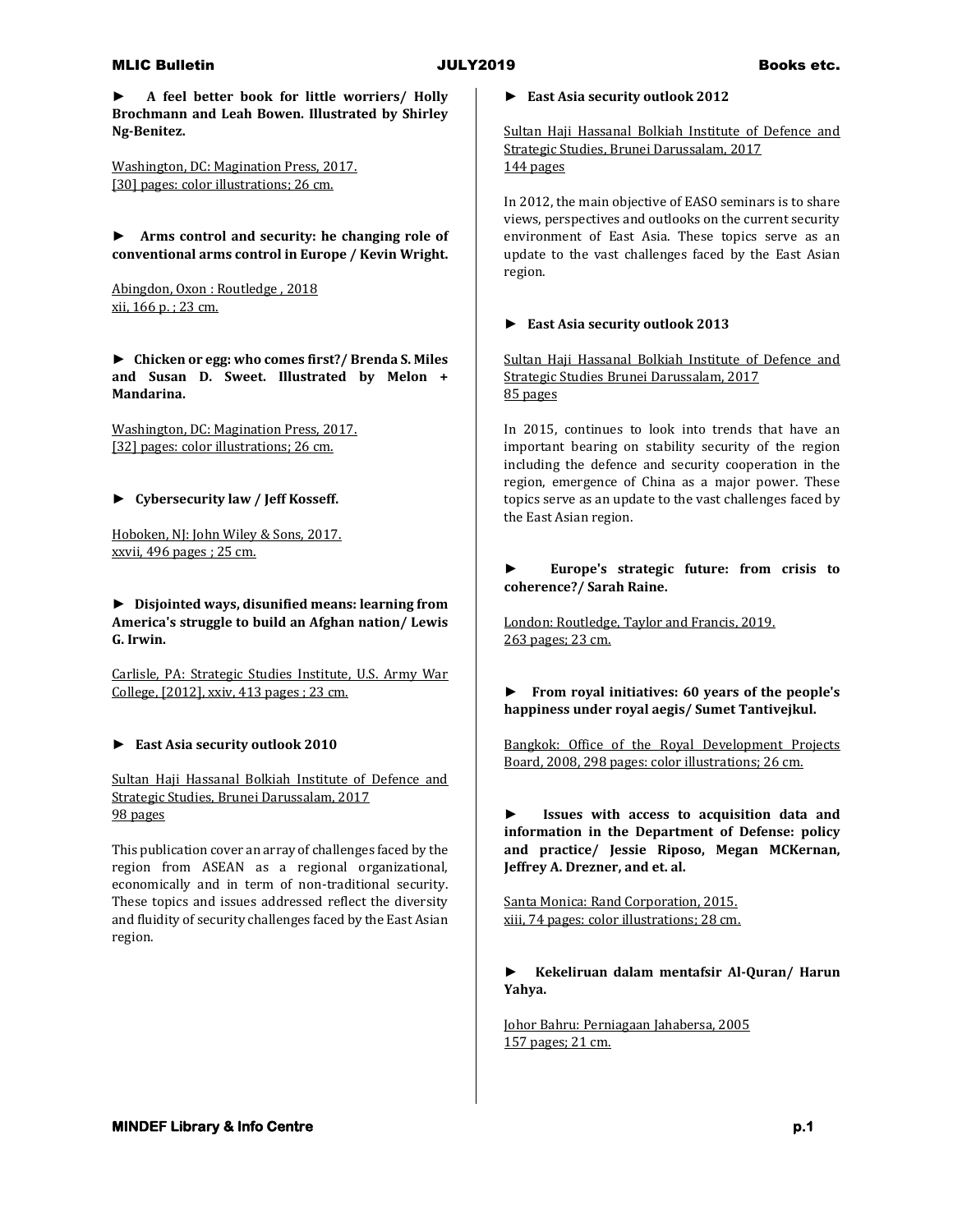#### MLIC Bulletin **Books etc. JULY2019** Books etc.

**► Magnus Chase and the hammer of Thor/ Rick Riordan.**

London: Puffin Books, 2017 ix, 466 pages; 20 cm.

**► Magnus Chase and the ship of the dead/ Rick Riordan.**

London: Puffin Books, 2017 vii, 456 pages; 23 cm.

**► Maneuvering the islamist-secularist divide in the Arab world: how the United States can preserve its interests and values in an increasingly polarized environment/ Gregory Aftandilian.**

Carlisle: PA Strategic Studies Institute and U.S. Army War College Press, 2014. ix, 51 pages; 23 cm.

**► Maritime security in East and Southeast Asia : political challenges in Asian waters / edited by Nicholas Tarling and Xin Chen**

Gateway East, Singapore : Palgrave Macmillan, 2017. xiii, 255 pages : maps ; 22 cm.

This volume investigates the nature of threats facing, or perceived as facing, some of the key players involved in Asian maritime politics. The articles in this collection present case studies on Malaysia, Singapore, the Philippines, Thailand, Japan, China, and Southeast Asia as a whole and focus on domestic definitions of threats and conceptualisations of security

**► On wargaming: how wargames have shaped history and how they may shape the future/ Matthew B. Caffrey Jr.**

Newport, Rhode Island : Naval War College Press, 2019. xxx, 445 pages : illustrations ; 23 cm.

**► Piracy in Southeast Asia : trends, hot spots and responses / edited by Carolin Liss and Ted Biggs.**

London : Taylor & Francis Group , 2017 xiv, 179 pages ; 24 cm

## **► Public policy : politics, analysis, and alternatives / Michael E Kraft and Scott R.Furlong.**

6th. ed Oaks, California : CQ Press , 2018. xxviii , 553 p. ; 23 cm

This Sixth edition of Public policy offers a fully revised, concise review of institution, policy actors and major theoretical models as well as a discussion of the nature of policy analysis and its practice.

## **► Russia, The United States, and The Caucasus/ R. Craig Nation.**

Carlisle, PA: Strategic Studies Institute, 2007 viii, 40 pages; 23 cm.

## **► Sinnerman/ Jonathan M. Cook**

United States: [s.n], 2013. 183 pages; 23 cm.

## **► Southeast Asian affairs 2019 / edited by Daljit Singh and Malcolm Cook**

Singapore: Institute of Southeast Asian, 2019 xvi, 411 pages: illustrations, maps; 26 cm.

## **► Strategic survey 2018 : the annual assessment of Geopolitics**

International Institute for Strategic Studies Abingdon, Oxon : Routledge for the International Institute for Strategic Studies, 2018. 432 pages : ill ; 23 cm

Analyses the events that shaped relations between major powers. It includes essays on the state of the rules-based order; the impact of information technology on international relations; the geopolitical consequences of rising oil prices; and the impact of hypersonic weapons on military capabilities.

## **► The amber spyglass: his dark materials/ Philip Pullman.**

London: Scholastic Ltd., 2017. 545 pages: illustrations; 20 cm.

**► The case of the stolen crown/ Paula Harrison. London: Scholastic Ltd., 2017.**

129 pages: illustrations; 20 cm.

## **MINDEF Library & Info Centre p.2 p.2**